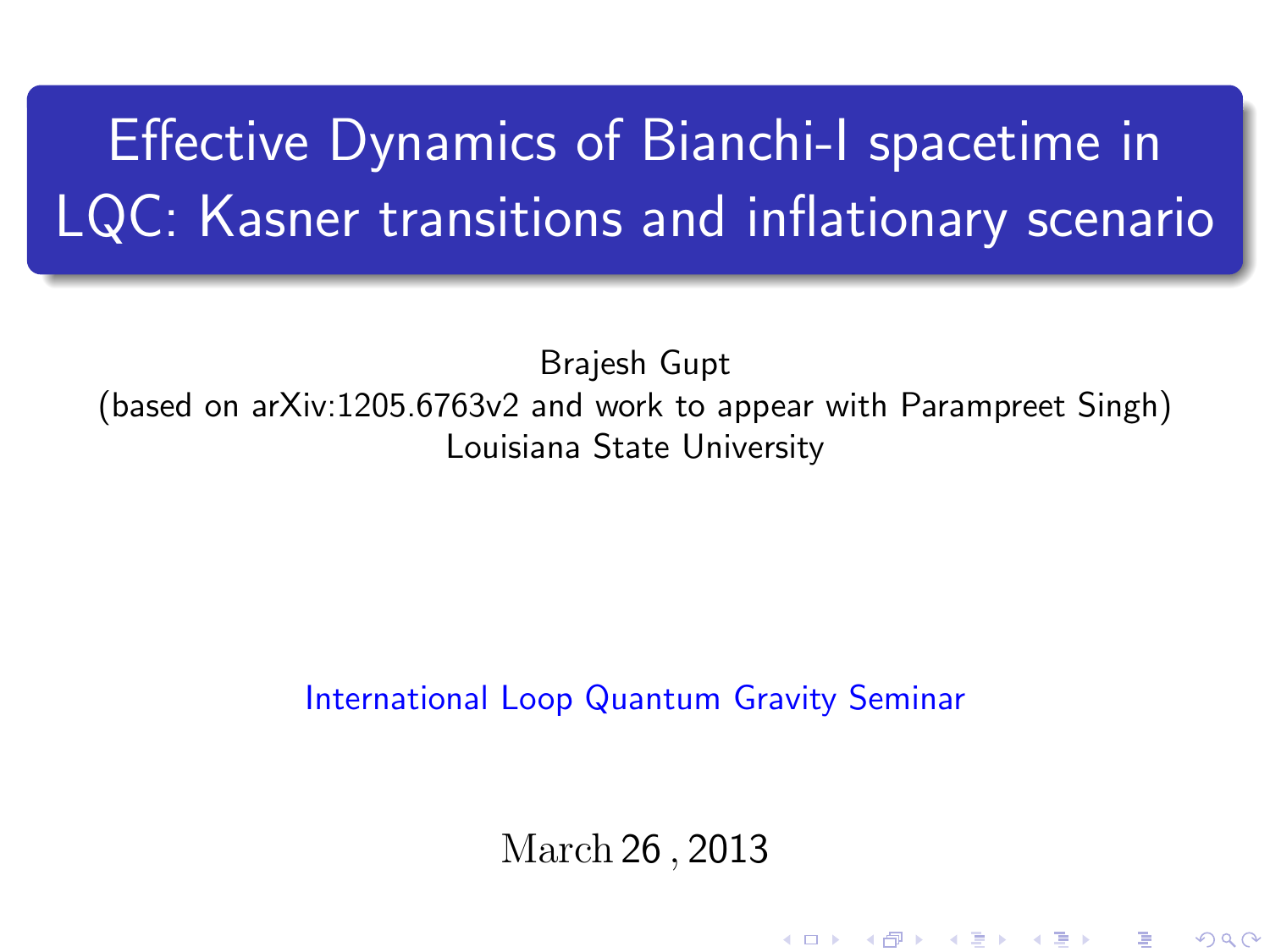- Anisotropic spacetime introduces more degrees of freedom compared to isotropic spacetime
- Much richer physics due to non-vanishing Weyl scalar
- Classically the anisotropic shear scalar in Bianchi-I model varies as  $\sigma^2 \propto a^{-6}$ . Singularity can also take place due to diverging anisotropic shear as  $a \rightarrow 0$
- According to Belinskii-Khalatnikov-Lifshitz (BKL) behavior, during a generic approach to a spacelike singularity, each point transits from one Bianchi-I type universe to another Bianchi-I type (Kasner transition), giving rise to Mixmaster behavior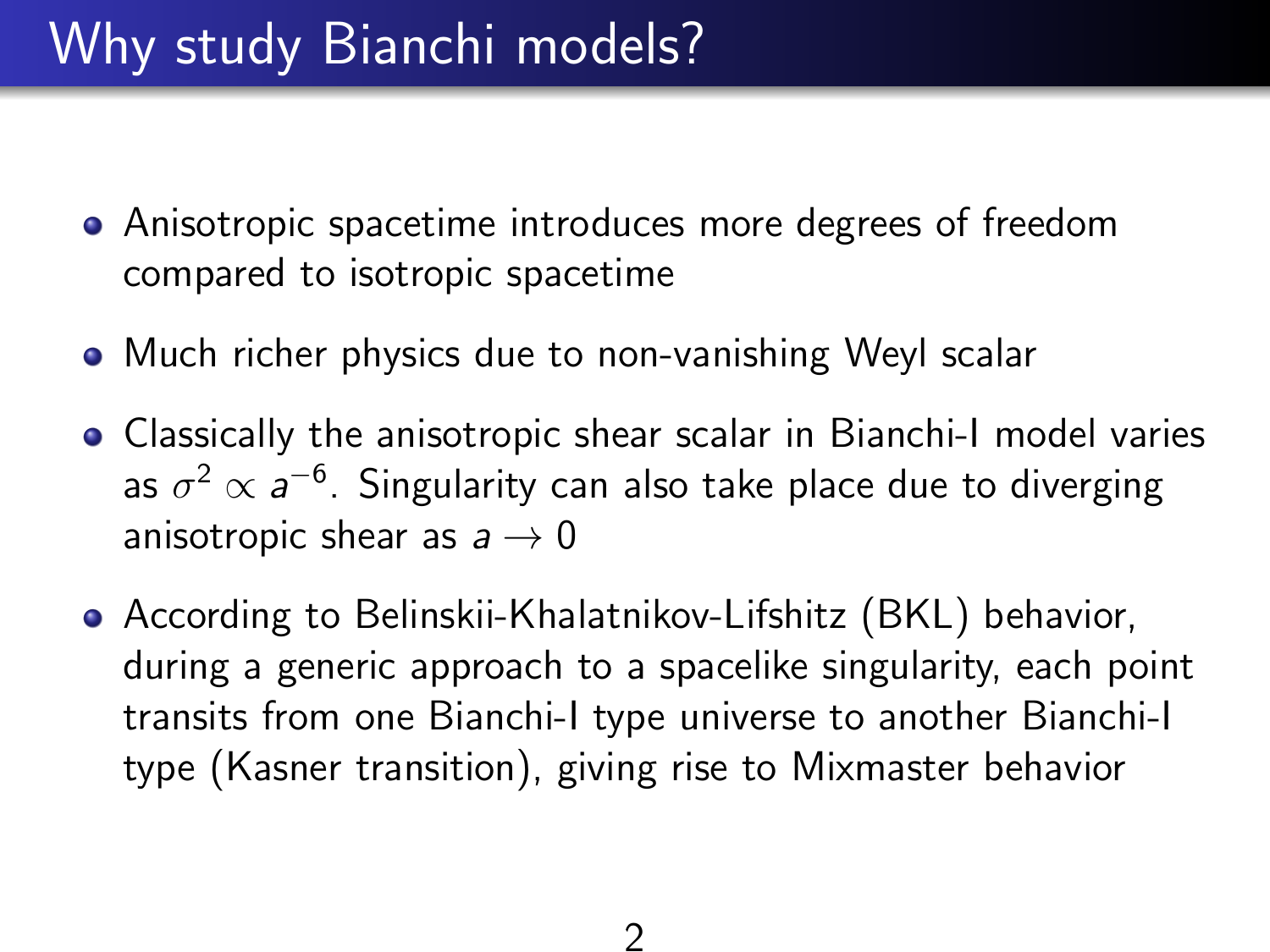# Loop quantum cosmology of Bianchi-I spacetime

 $ds^2 = -dt^2 + a_1^2 dx^2 + a_2^2 dy^2 + a_3^2 dz^2$ 

In the classical theory, approach to singularity can be classified as (Doroshkevich, Ellis, Jacobs, MacCallum, Thorne ...)

- Point or Isotropic singularity:  $a_1$ ,  $a_2$ ,  $a_3 \rightarrow 0$ .
- Barrel:  $a_1 \rightarrow \text{const}, a_2, a_3 \rightarrow 0$
- Pancake:  $a_1 \rightarrow 0$ ,  $a_2$ ,  $a_3 \rightarrow$  const
- Cigar:  $a_1 \rightarrow \infty$ ,  $a_2$ ,  $a_3 \rightarrow 0$

Quantization performed by (Ashtekar, Wilson-Ewing(09)). Earlier approaches to quantization developed by Bojowald, Chiou, Date, Martin-Benito, Mena Marugan, Pawlowski, Szulc, Vandersloot

- Classical singularity resolved
- Resolution of all physical singularities studied in the effective dynamics (Singh (11))
- Physics of effective dynamics studied: big bang is replaced by bounce (Artymowski, Cailleteau, Chiou, Lalak, Maartens, Singh, Vandersloot)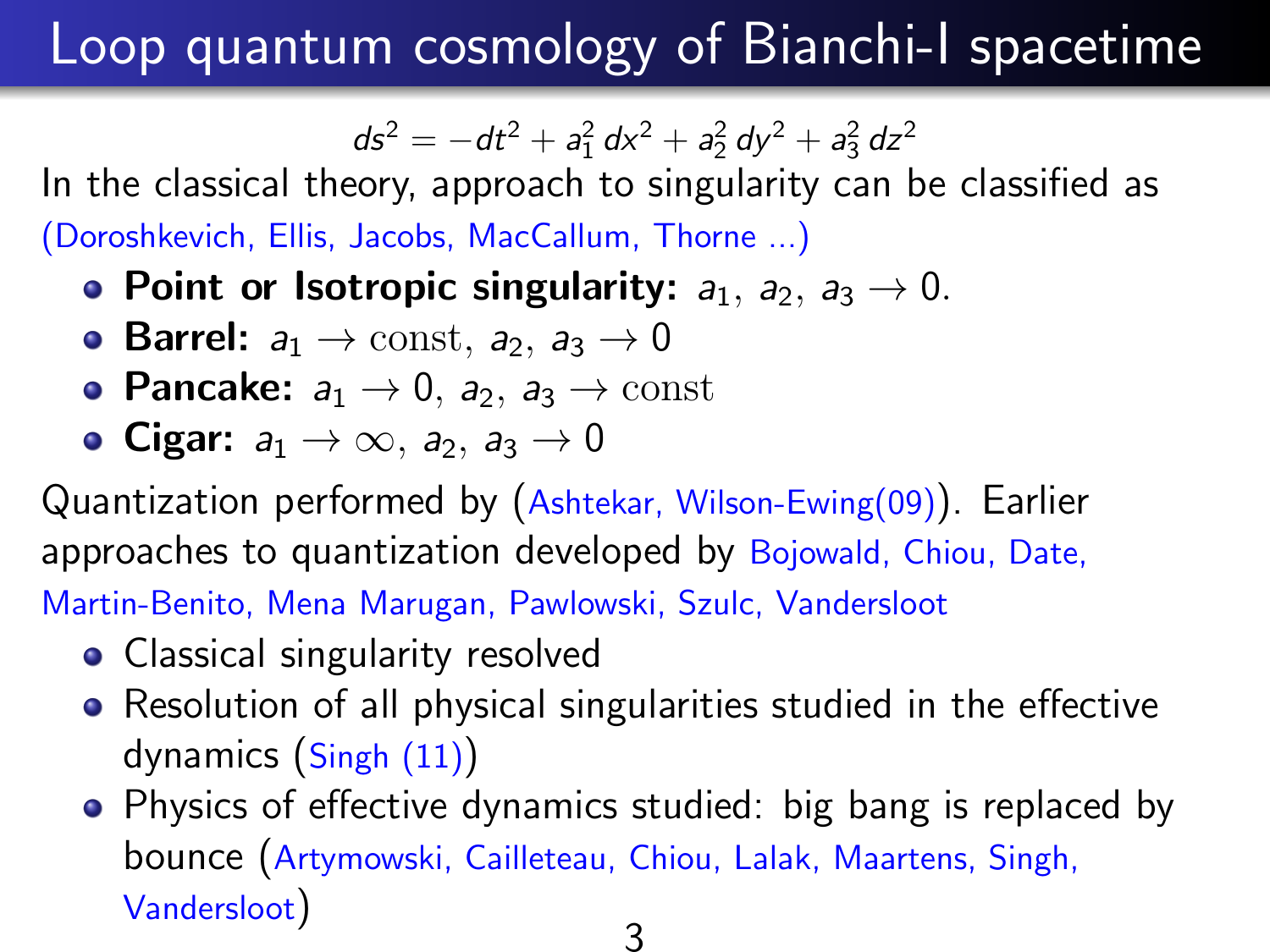#### Kasner Transitions:

- What is the relation between the geometrical nature of spacetime in pre and post bounce regime?
- Are there transitions from one type to other?
- Are some transitions favored over others? If yes, depending on what?

#### Inflation:

- Does anisotropy prevent inflation?
- How does LQC modify the dynamics and the amount of inflation?
- How is the amount of inflation affected as compared to the isotropic spacetime?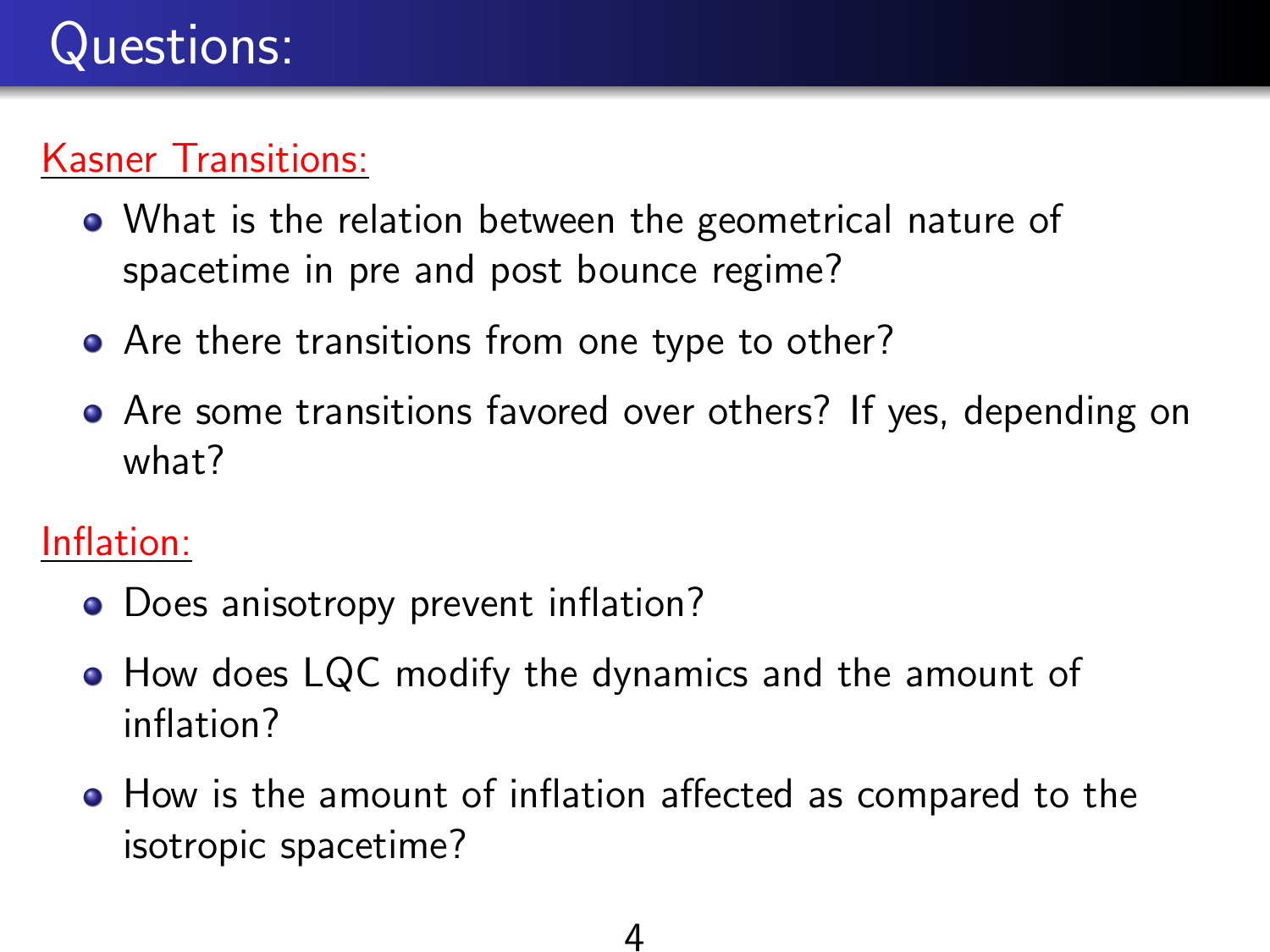#### Kasner Transitions:

- Kasner transitions are seen in Bianchi-I spacetime for the first time, a feature not present in classical theory
- Transitions are not random, there turns out to be a "selection rule"
- Depending on the anisotropy and matter content some transitions are favored over others

Inflation:

- **•** Inflation takes place irrespective of the initial anisotropic shear
- Non-trivial dependence of amount of inflation on the initial shear scalar
- Modification in the initial value of inflaton field as compared to isotropic spacetime to generate a given amount of inflation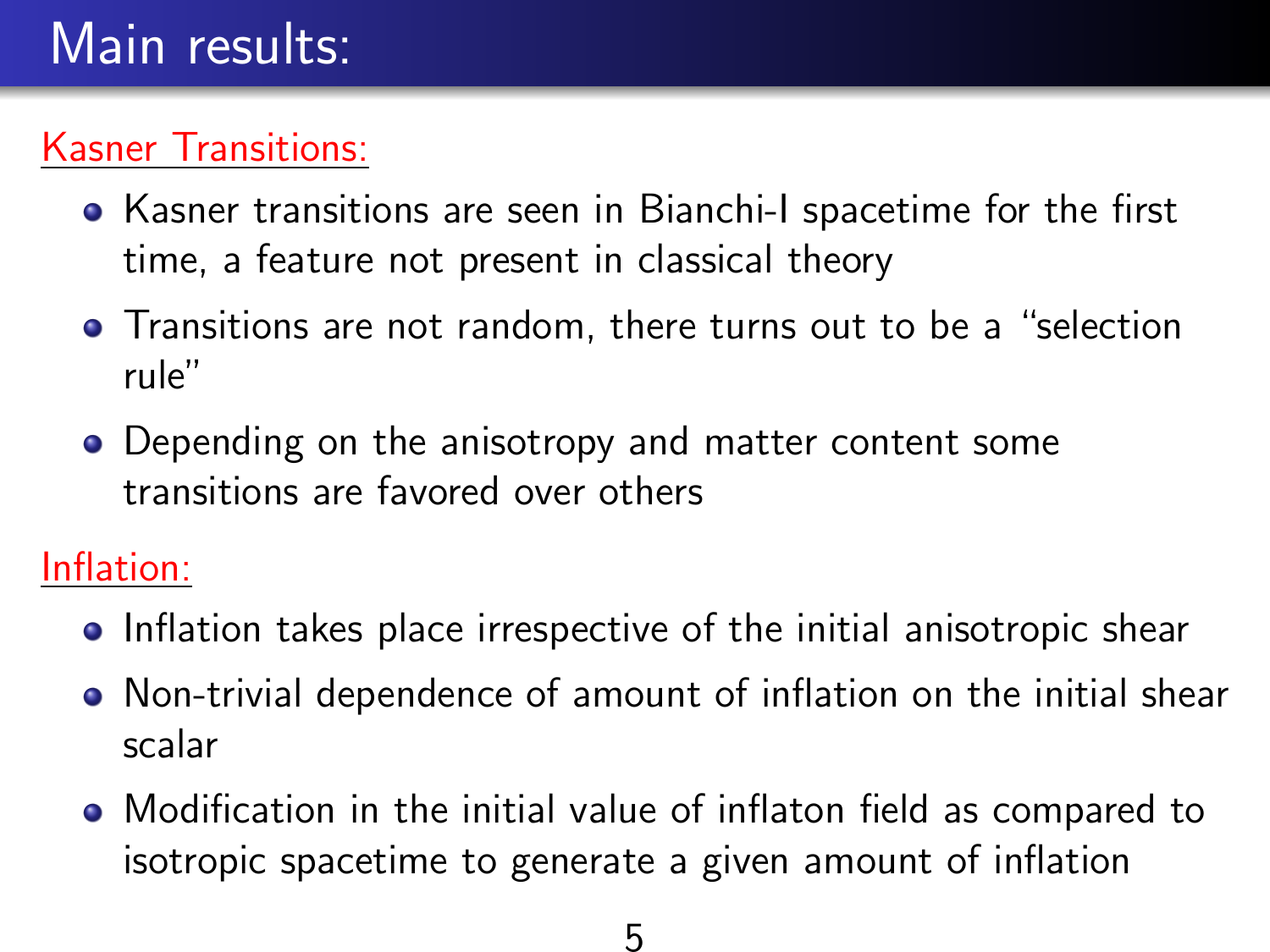- **Review of Kasner solution**
- Review of effective dynamics of Bianchi-I
- Kasner transitions with perfect fluid with  $P = \rho$
- Inflation in Bianchi-I spacetime with quadratic potential  $V(\phi) = m^2 \phi^2/2$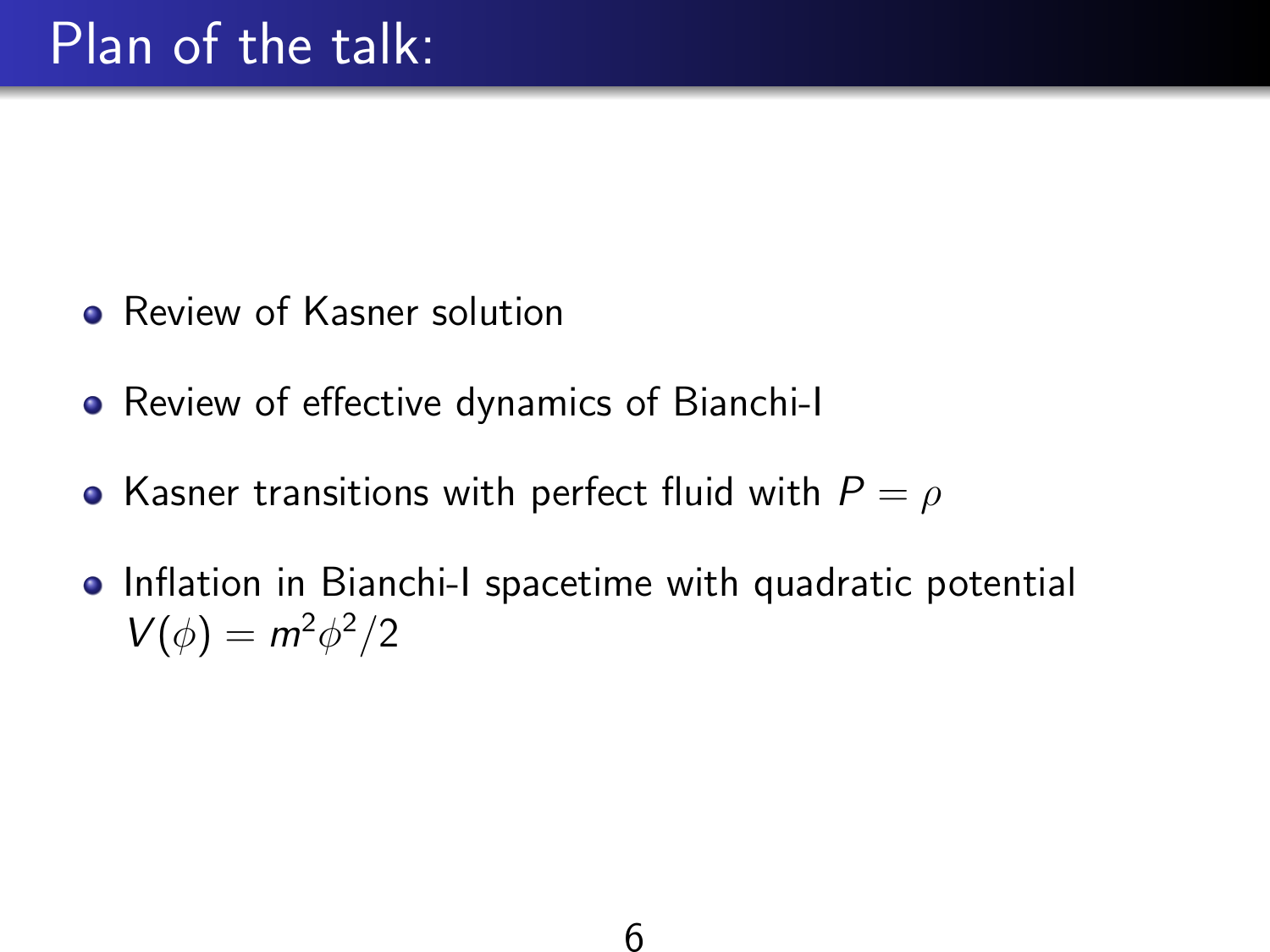## Kasner solution: classical theory

#### Vacuum:

$$
a_i \propto t^{k_i} \quad \text{such that} \quad k_1 + k_2 + k_3 = 1; \quad k_1^2 + k_2^2 + k_3^2 = 1 \tag{1}
$$

#### Stiff matter,  $w = P/\rho = 1$ :

 $a_i \propto t^{k_i}$  such that  $k_1 + k_2 + k_3 = 1$ ;  $k_1^2 + k_2^2 + k_3^2 = 1 - k^2$ (2)

where  $k_i$  are Kasner exponents and  $k$  is a constant.

| Point   | $k_1, k_2, k_3 > 0$     |
|---------|-------------------------|
| Barrel  | $k_1 = 0, k_2, k_3 > 0$ |
| Pancake | $k_1, k_2 = 0, k_3 > 0$ |
| Cigar   | $k_1 < 0, k_2, k_3 > 0$ |

#### $0 \leq w < 1$

- Close to singularity, behaves like vacuum for all  $0 \leq w < 1$
- In the future asymptotic limit

\n- $$
a_i \propto t^{2/3}
$$
 for Dust  $(w = 0)$
\n- $a_i \propto t^{1/2}$  for Radiation  $(w = 1/3)$
\n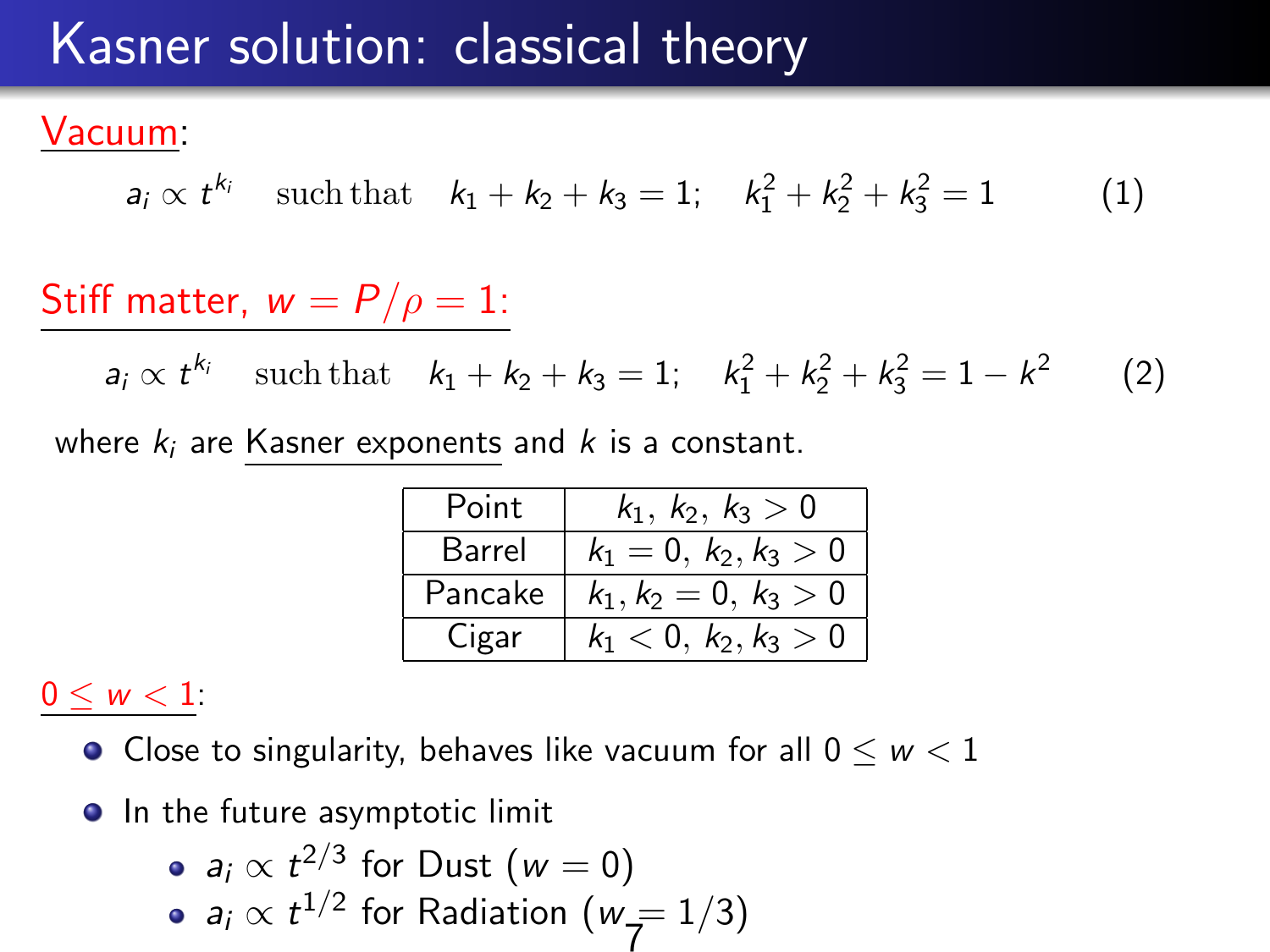## Bianchi-I: Effective dynamics

#### Effective Hamiltonian: (Chiou, Vandersloot; Ashtekar, Wilson-Ewing)  ${\cal H}_{\rm eff}=-\frac{1}{2\pi\alpha}$ 8 $\pi\gamma^2$  V  $\int$  sin $(\bar{\mu}_1 c_1)$  $\bar{\mu}_1$  $\mathsf{sin}(\bar{\mu}_2c_2)$  $\left(\frac{\bar{\mu}_2 c_2}{\bar{\mu}_2}\right)$   $p_1 p_2$  + cyclic terms  $+ \mathcal{H}_{\text{matt}},$  (1) where  $\bar{\mu}_1 = \lambda \sqrt{\frac{p_2 p_3}{n}}$  $\overline{\frac{\rho_2 \rho_3}{\rho_1}}\,,\quad \bar{\mu}_2=\lambda \sqrt{\frac{\rho_1 \rho_3}{\rho_2}}\,.$  $\frac{\bar{p}_1\bar{p}_3}{\bar{p}_2}$   $\bar{\mu}_3 = \lambda \sqrt{\frac{\bar{p}_2\bar{p}_1}{\bar{p}_3}}$  $\frac{\overline{2p_1}}{p_3}$  and  $\lambda^2 = 4\sqrt{3}\pi\gamma\ell_{\rm Pl}^2$ .

triad and connection:  $p_1 = a_2 a_3$  & classically,  $c_1 = \gamma a_1$  (2)  $\frac{\text{Hamilton's equation of motion:}}{\rho_1} \frac{\dot{\rho}_1}{\rho_1} = \frac{1}{\gamma \lambda} \bigg[ \sin(\bar{\mu}_2 c_2) + \sin(\bar{\mu}_3 c_3) \bigg] \cos(\bar{\mu}_1 c_1) \quad \text{ (3)}$ 

Energy Density: vanishing of the Hamiltonian constraint gives:

$$
\rho = \frac{1}{8\pi G \gamma^2 \lambda^2} \left[ \sin(\bar{\mu}_1 c_1) \sin(\bar{\mu}_2 c_2) + \text{cyclic terms} \right] \le \rho_{\text{crit}} = 0.41 \rho_{\text{Pl}} \quad (4)
$$

Expansion scalar:

$$
\theta = \frac{1}{2} \left( \frac{\dot{p}_1}{p_1} + \frac{\dot{p}_2}{p_2} + \frac{\dot{p}_3}{p_3} \right) \le \theta_{\text{max}} = \frac{3}{2\gamma\lambda} \tag{5}
$$

Shear scalar:

$$
\sigma_{\text{max}}^2 = \frac{10.125}{\gamma^2 \lambda^2} = \frac{11.57}{\ell_{\text{Pl}}^2} \tag{6}
$$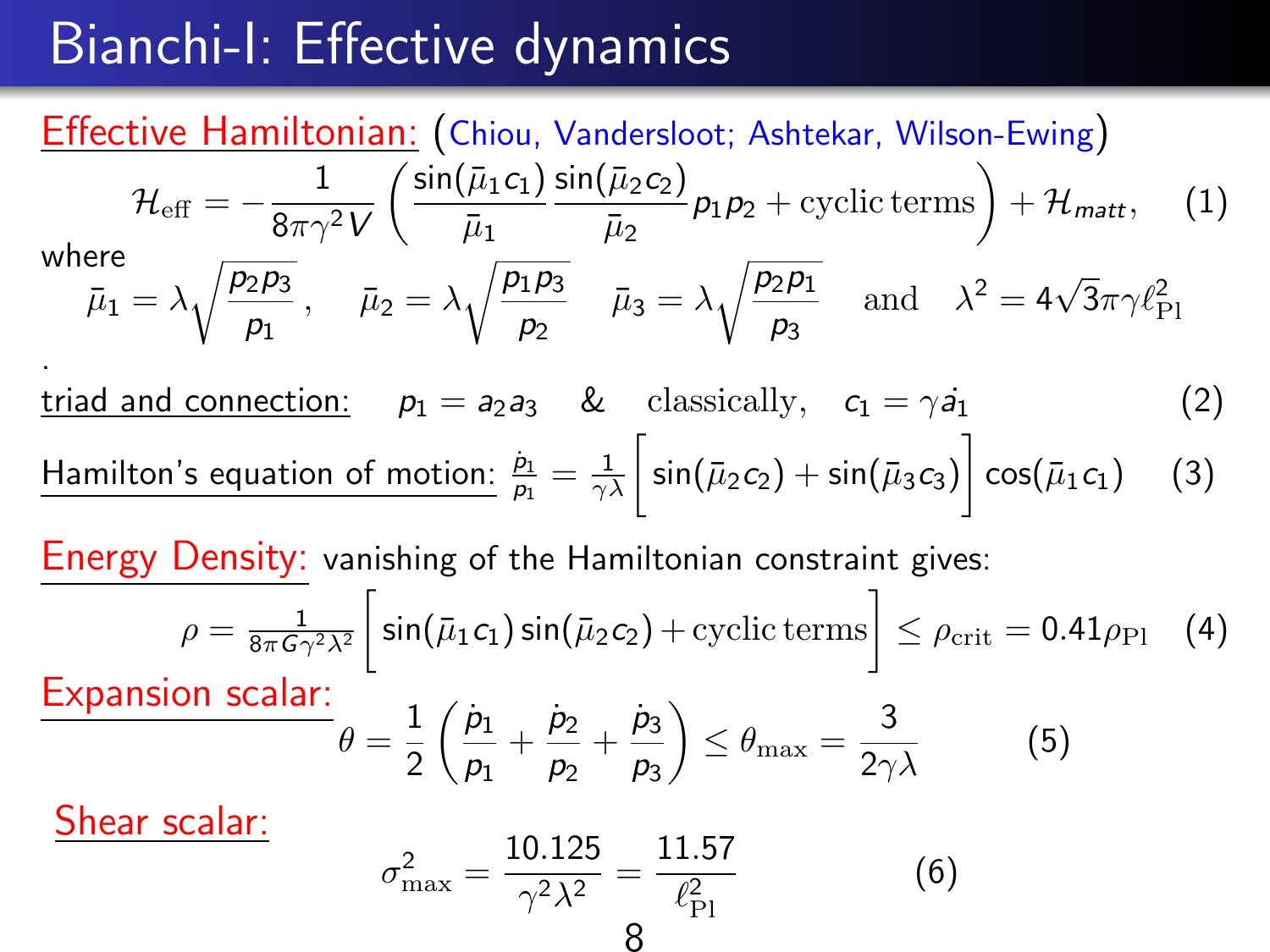# Kasner transition: Stiff matter,  $P = \rho$

- Classical trajectory undergoes singularity
- **•** The mean scale factor  $a=(a_1a_2a_3)^{1/3}$  in LQC bounces.



- The directional scale factors undergo Kasner transition across the bounce
- **•** Transitions depend on anisotropy present in the spacetime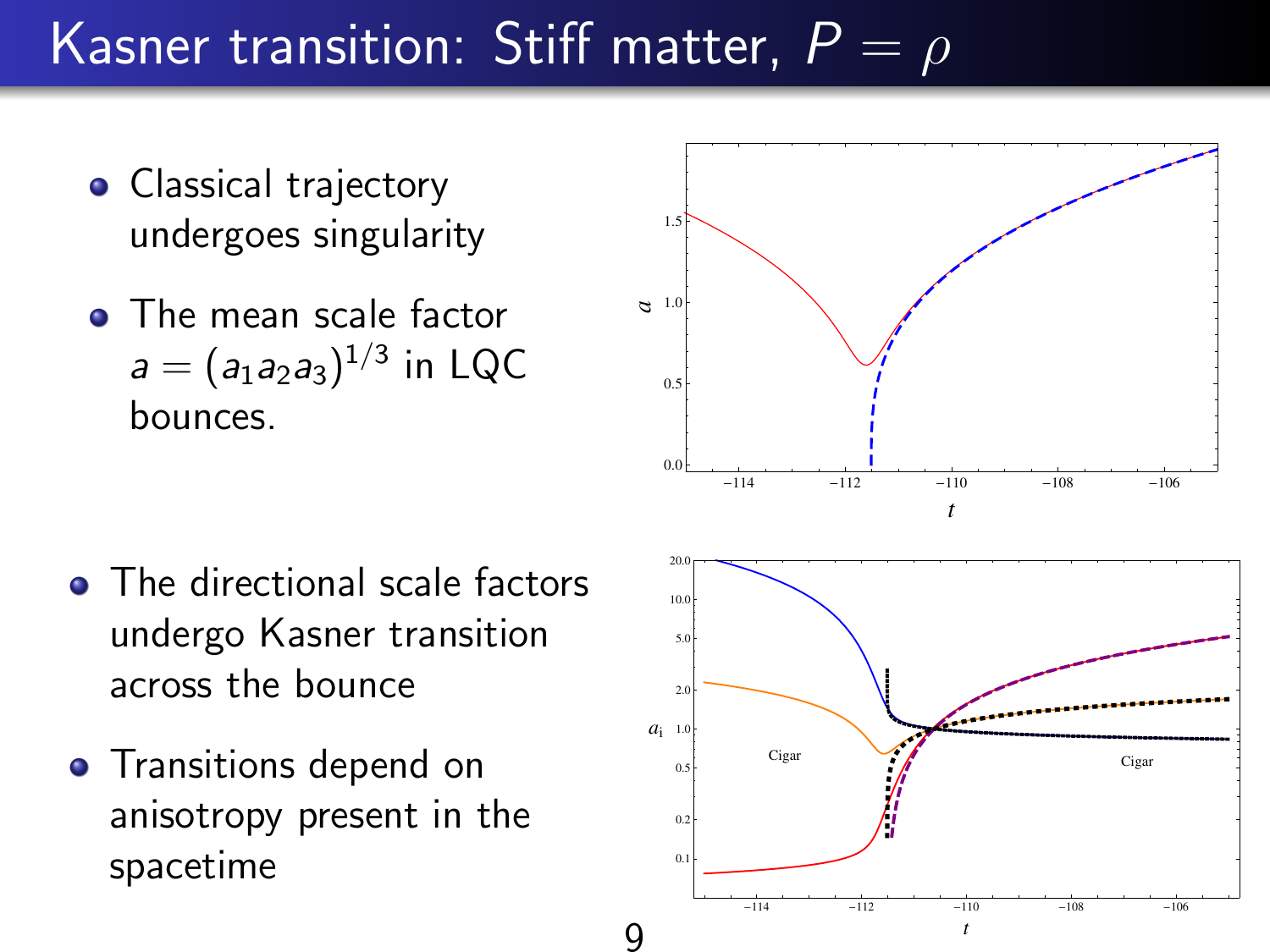#### Stiff matter,  $w = 1$



10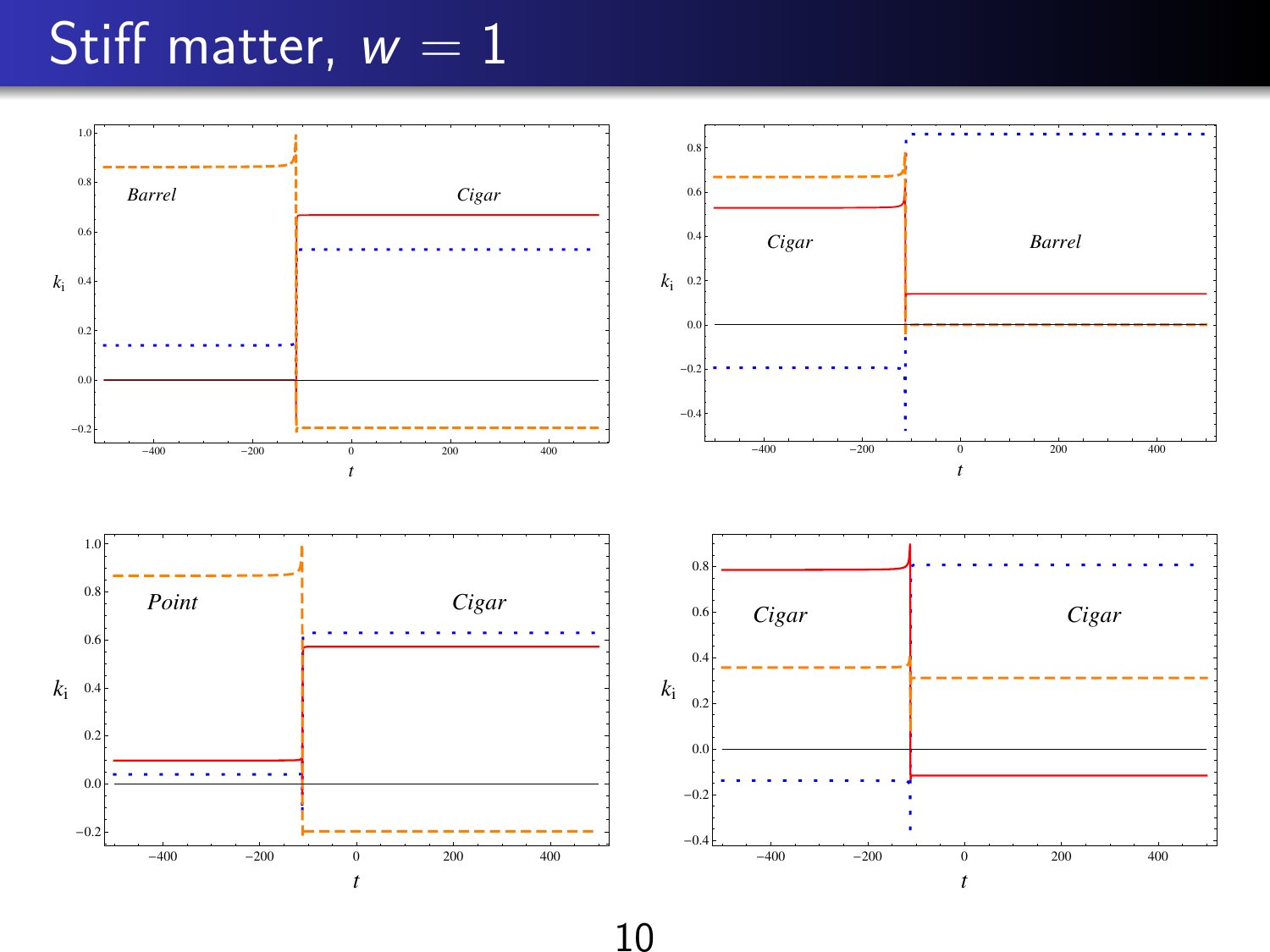| Kasner transition for $w = 1$ |                        |                                                                        |                                 |                                 |  |  |  |
|-------------------------------|------------------------|------------------------------------------------------------------------|---------------------------------|---------------------------------|--|--|--|
| $0 <  \delta  < \frac{1}{2}$  |                        | $ \delta  = \frac{1}{2}   \frac{1}{2} <  \delta  < \frac{1}{\sqrt{3}}$ | $ \delta  = \frac{1}{\sqrt{3}}$ | $\frac{1}{\sqrt{3}}< \delta <1$ |  |  |  |
| $P \leftrightarrow P$         | $P \leftrightarrow P$  | $P \leftrightarrow P$                                                  | $P \leftrightarrow P$           | $P \leftrightarrow P$           |  |  |  |
| $B \leftrightarrow P$         | $B \leftrightarrow P$  | $B \leftrightarrow P$                                                  | $B \leftrightarrow P$           | $B \leftrightarrow P$           |  |  |  |
| $C \leftrightarrow P$         | $C \leftrightarrow P$  | $C \leftrightarrow P$                                                  | $C \leftrightarrow P$           | $C \leftrightarrow P$           |  |  |  |
| $B \leftrightarrow B$         | $B \leftrightarrow B$  | $B \leftrightarrow B$                                                  | $B \leftrightarrow B$           | $B \leftrightarrow B$           |  |  |  |
| $B \leftrightarrow C$         | $B \leftrightarrow C$  | $B \nleftrightarrow C$                                                 | $B \leftrightarrow C$           | $B \leftrightarrow C$           |  |  |  |
| $C \nleftrightarrow C$        | $C \nleftrightarrow C$ | $C \nleftrightarrow C$                                                 | $C \nleftrightarrow C$          | $C \leftrightarrow C$           |  |  |  |

where  $|\delta|=\sqrt{\frac{3\sigma^2}{2\theta^2}}$  $rac{3\sigma^2}{2\theta^2}$ .

- Depending on the value of  $\delta$  some transitions are favored over others.
- In the low anisotropy regime only Point-Point transition takes place

11

Cigar-Cigar transition only happens in the large anisotropy regime.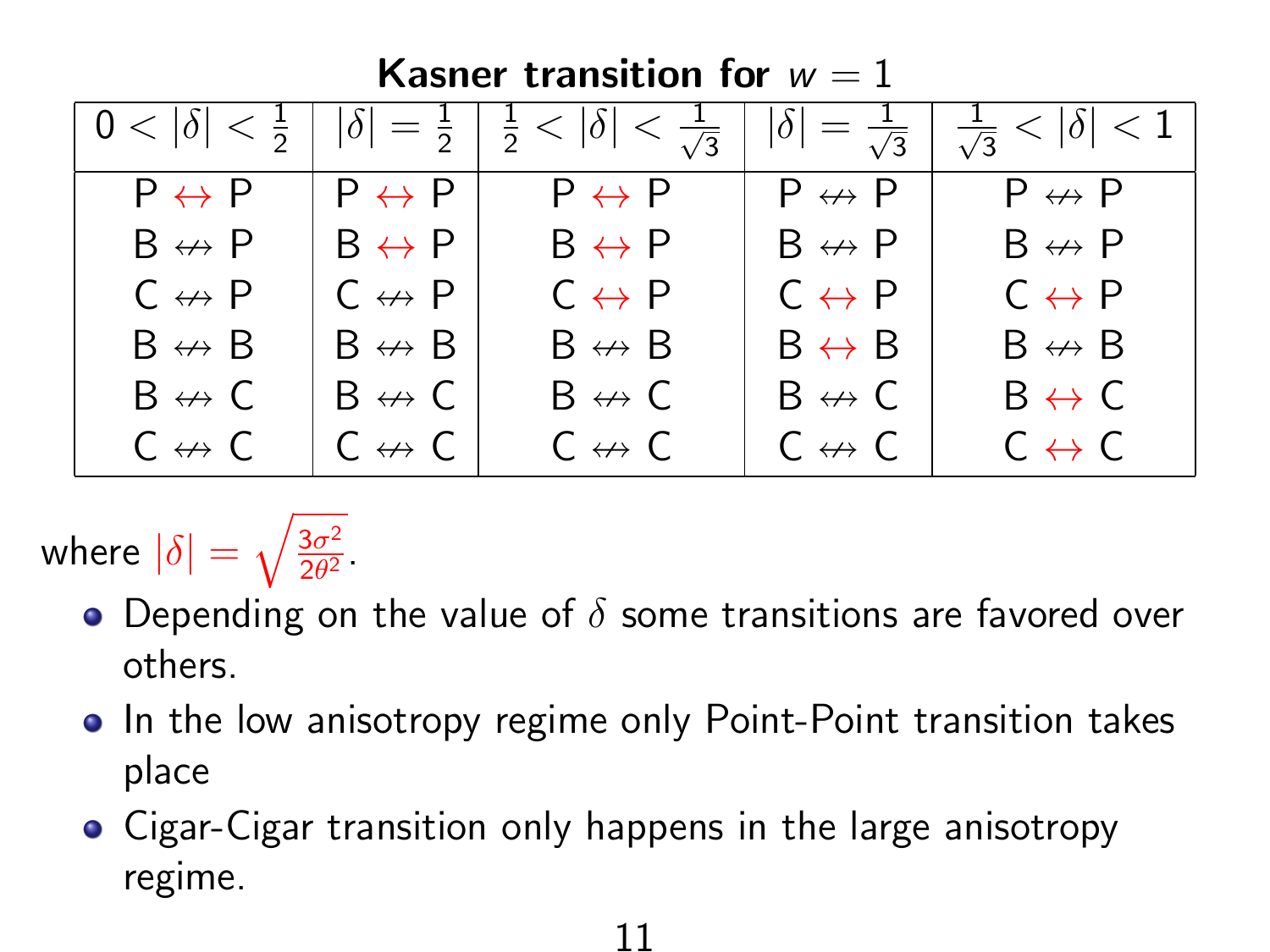# Inflation

- **Inflation:** a phase of accelerated expansion in the early universe Widely studied and explored in the classical theory. (Albrecht, Barrow, Guth, Linde, Rothman, Steinhardt, Steigman, Turner...)
- Does anisotropy prevent inflation? Barrow and Turner (81); Steigman and Turner (83)
- Quantum theory of gravity is required (Rothman & Madsen (85), Rothman & Ellis(86)); Anisotropy helps attain more inflation (Maartens, Sahni and Saini (01))
- Inflation in LQC in isotropic spacetime...(Ashtekar, Pawlowski, Singh to appear)

Isotropic inflation in effective theory studied in detail by Ashtekar  $&$  Sloan (09) establishing its inevitability (99.99%); other aspects also studied by Corichi & Karami (10)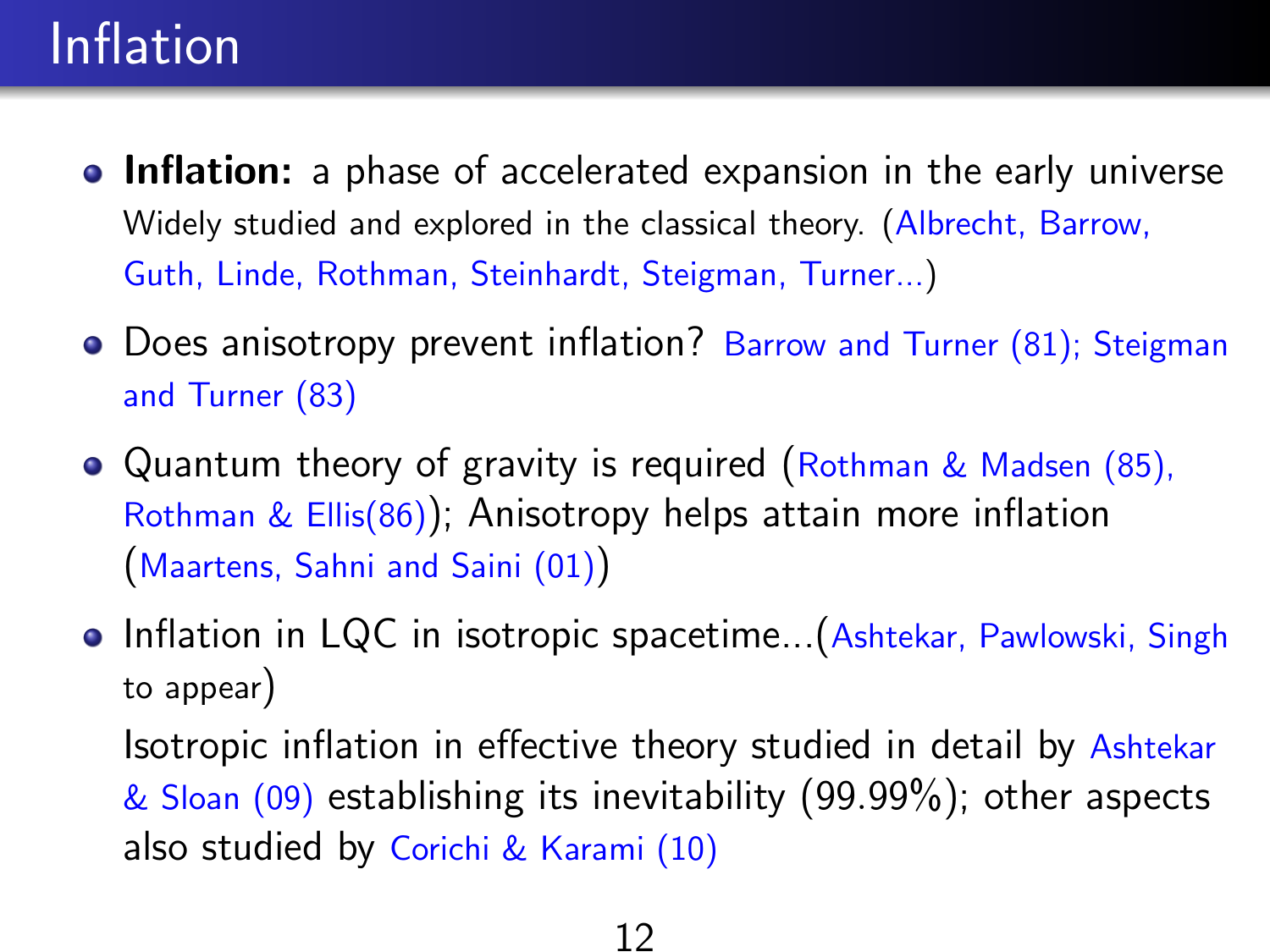## Inflation in Bianchi-I spacetime

Generalized Friedmann equation:  $H^2 = \frac{\dot{a}^2}{a^2}$  $\frac{\dot{a}}{a}$  $\Big)^2 = \frac{8\pi G}{3}$  $\frac{\pi G}{3} \rho + \frac{1}{6}$  $\frac{1}{6}\sigma^2$ (1) Raychaudhuri equation:  $\frac{a}{a} = -\frac{4\pi G}{3}$  $\frac{\pi G}{3}(\rho+3P)-\frac{1}{3}$  $\frac{1}{3}\sigma^2$  (2) where a is the mean scale factor.

Conservation equation:

$$
\ddot{\phi} + 3H\dot{\phi} = -V'(\phi) \tag{3}
$$

$$
\rho = \dot{\phi}^2/2 + V, \quad P = \dot{\phi}^2/2 - V, \quad V = m^2 \phi^2/2 \qquad (4)
$$

$$
\frac{\ddot{a}}{a} = -\frac{8\pi G}{3} \left( \dot{\phi}^2 - V(\phi) \right) - \frac{1}{3} \sigma^2 \qquad (5)
$$

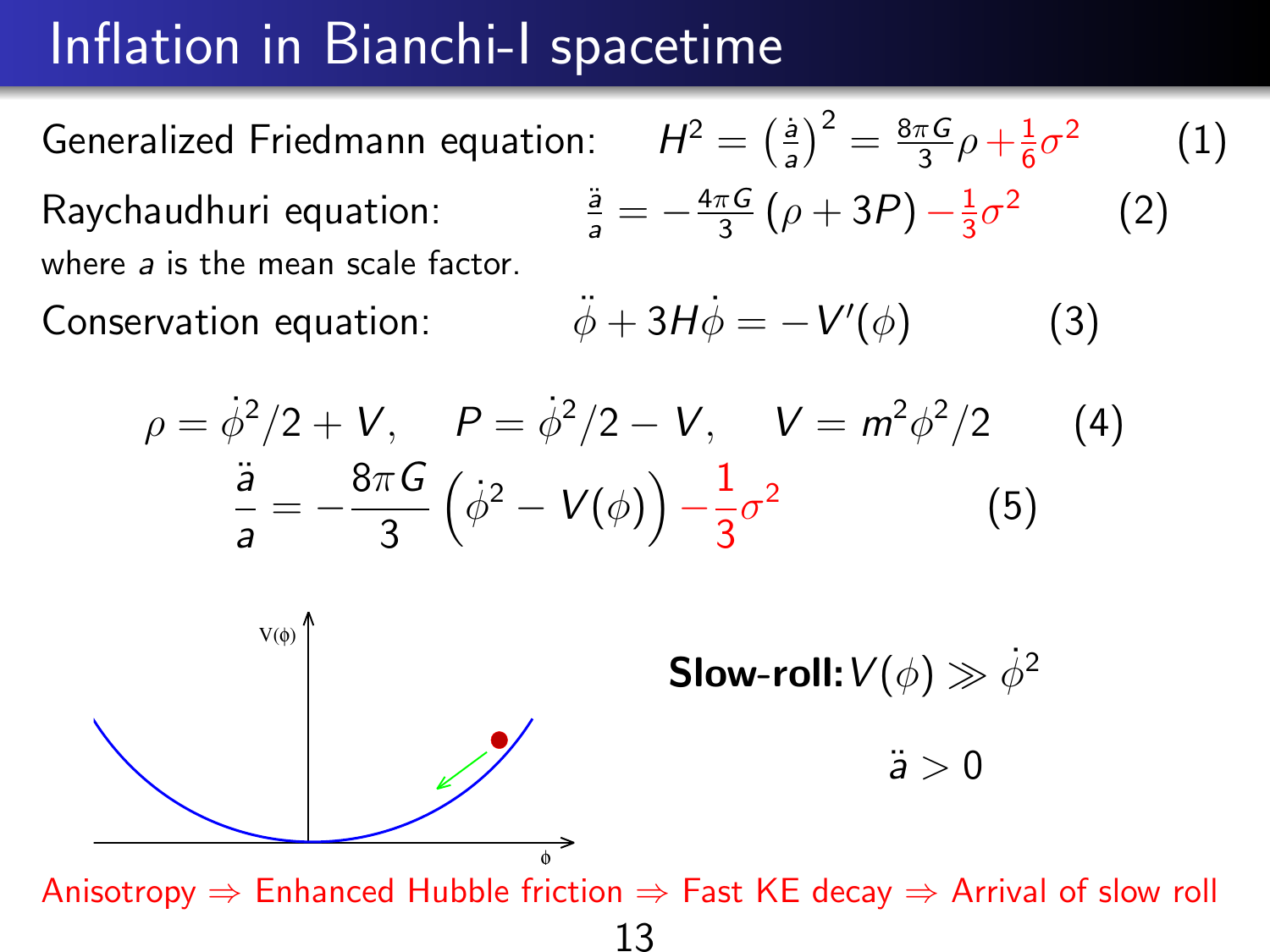# Amount of inflation: Classical theory

Number of efoldings:  $N = \ln\left(\frac{a_{\text{t}_{\text{off}}}}{a_{\text{t}_{\text{on}}}}\right) \propto \phi_{\text{on}}^2$  $|\dot{\phi}(0)| = (2 \cdot 10^{-5}, 2 \cdot 10^{-3}, 2 \cdot 10^{-2}, 0.1) \, m_{\text{Pl}}^2, \quad \phi(0) = 3.14 \, m_{\text{Pl}} \quad \text{and} \quad \epsilon_{\text{J}}^2 = \sigma^2 / 4 \pi \, \text{G} \rho$ 



Figure: slow-roll starts at a higher value of  $\phi$  as  $\sigma^2(0)$  increases

Figure: slow-roll starts at a lower value of  $\phi$  as  $\sigma^2(0)$  increases

Depending on the initial condition on  $\phi$  non-zero anisotropy, monotonically, either enhances or reduces  *in the classical theory.*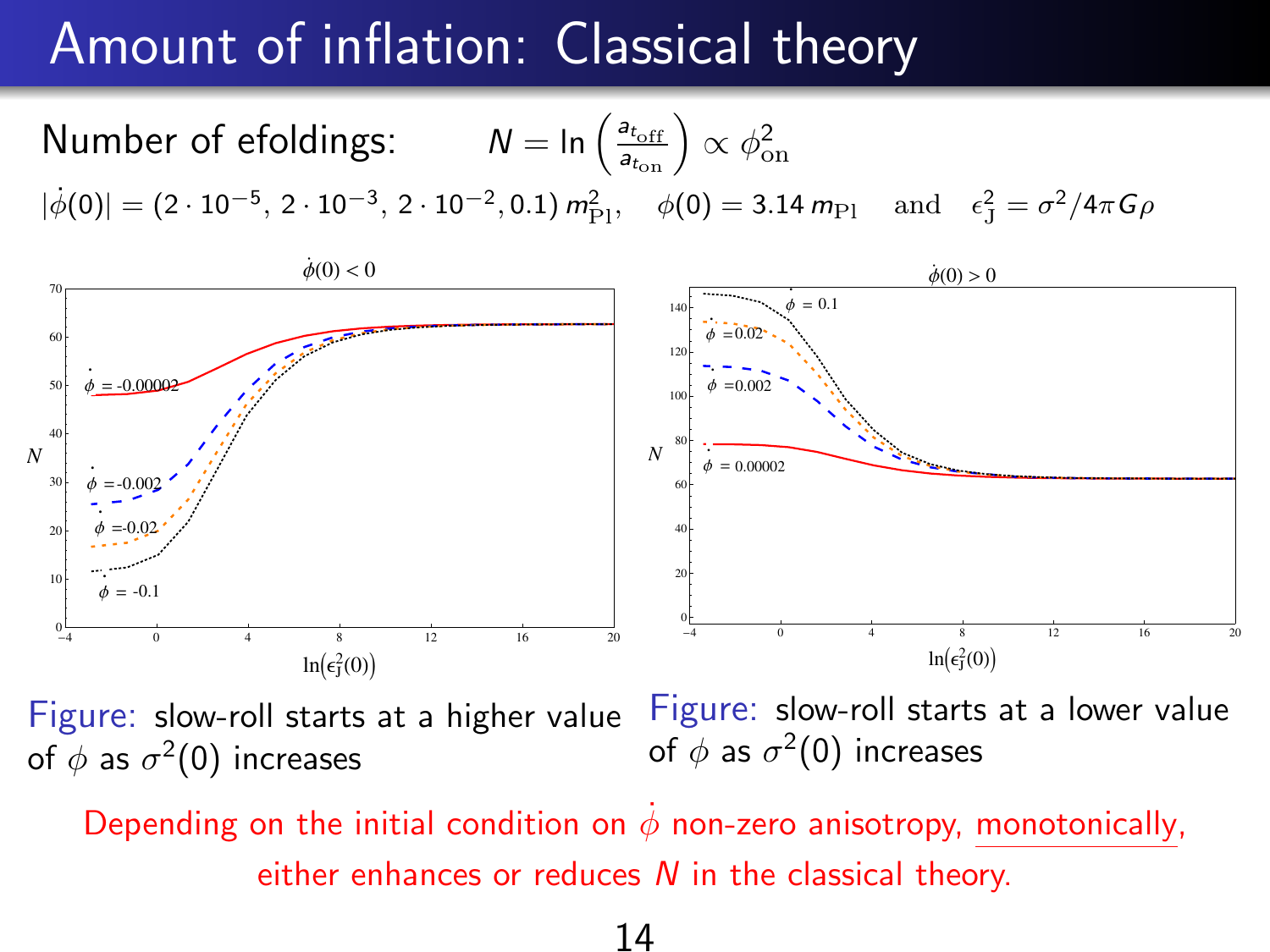## Bianchi-I inflation in LQC: amount of inflation

Hubble rate:

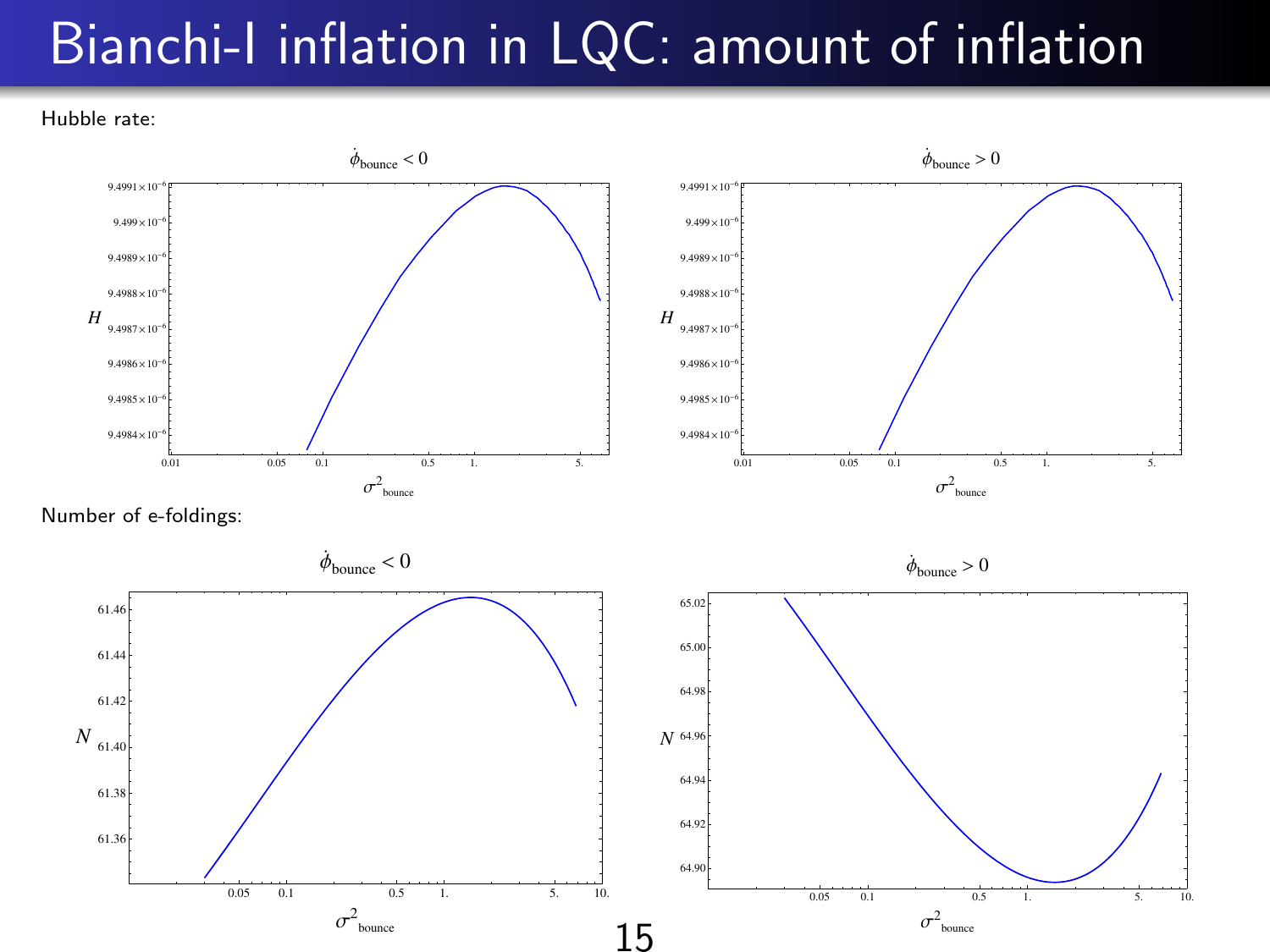Maximum number of e-foldings (N) for  $\phi(0) = 3.14 \, m_{\text{Pl}}$  various  $\dot{\phi}(0)$ 

|                                                                                                                     |   | $-0.2$  | $-0.02$ | $-0.002$ |  |  |
|---------------------------------------------------------------------------------------------------------------------|---|---------|---------|----------|--|--|
|                                                                                                                     |   | 42.7503 | 60.3810 | 62.3939  |  |  |
|                                                                                                                     |   |         |         |          |  |  |
|                                                                                                                     |   | 0.2     | 0.02    | 0.002    |  |  |
|                                                                                                                     | Ν | 71.8433 | 65.0221 | 62.8843  |  |  |
| Isotropic LQC:<br>$\rho_{\text{bounce}} = \rho_{\text{crit}} \Rightarrow \dot{\phi}(0) = -0.905 \, m_{\text{Pl}}^2$ |   |         |         |          |  |  |

$$
N_{\rm iso} = 3.12 \quad \text{for} \quad \phi(0) = 3.14 \, m_{\rm Pl} \tag{1}
$$

In comparison to the isotropic spacetime, Bianchi-I spacetime generates more e-foldings for the same initial value of the inflaton at the bounce.

In the isotropic spacetime, for  $N \approx 60$ ,  $\phi(0) \approx 5.50 m_{\rm Pl}$  for an inflaton which is rolling down.

Bianchi-I spacetime widens the window of value of  $\phi(0)$  to generate a given number of e-foldings.

#### 16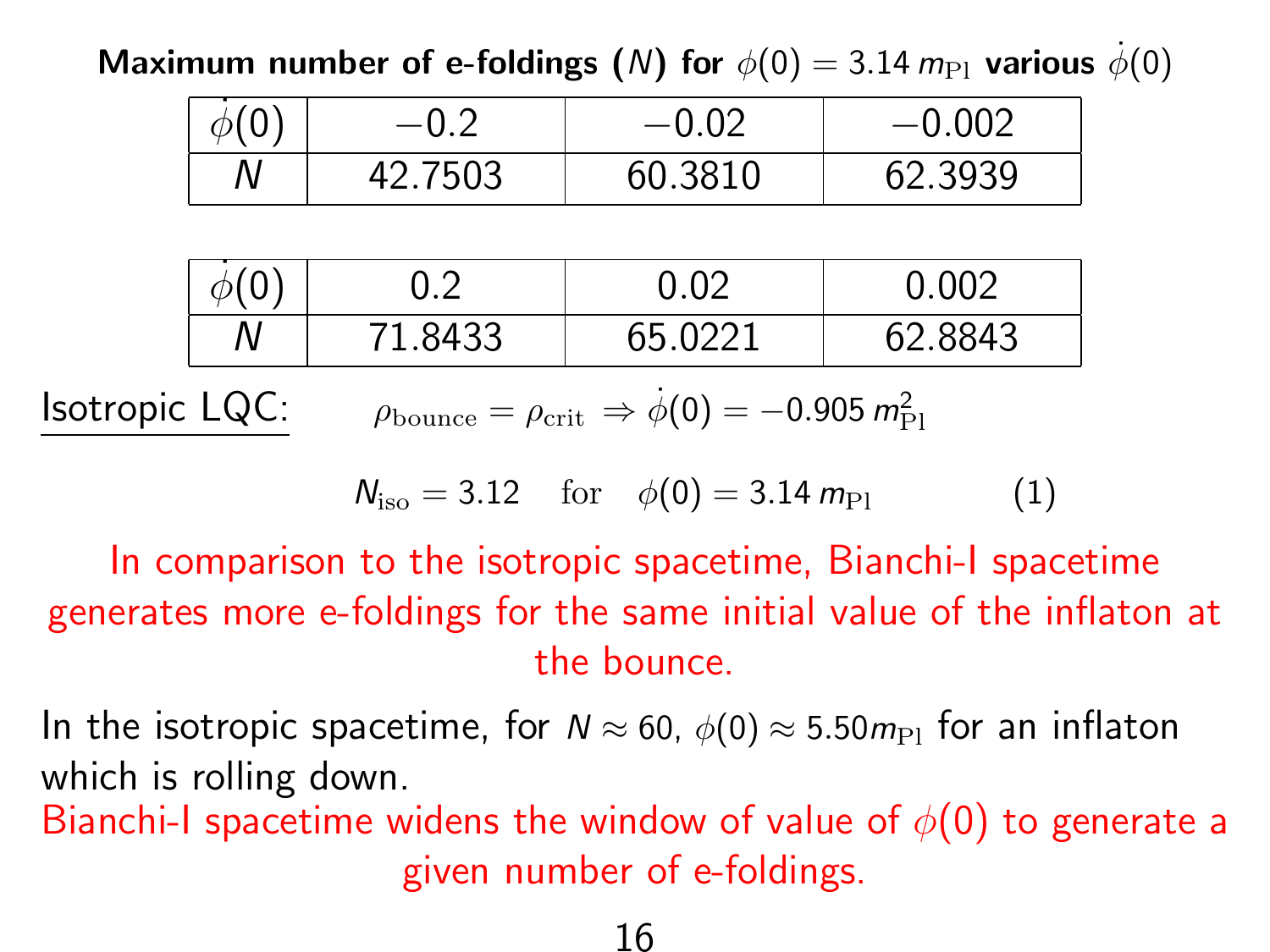## Phase portrait: LQC



All trajectories meet the slow roll curve in their future evolution. Slow-roll is an attractor for all these solutions in Bianchi-I spacetime.